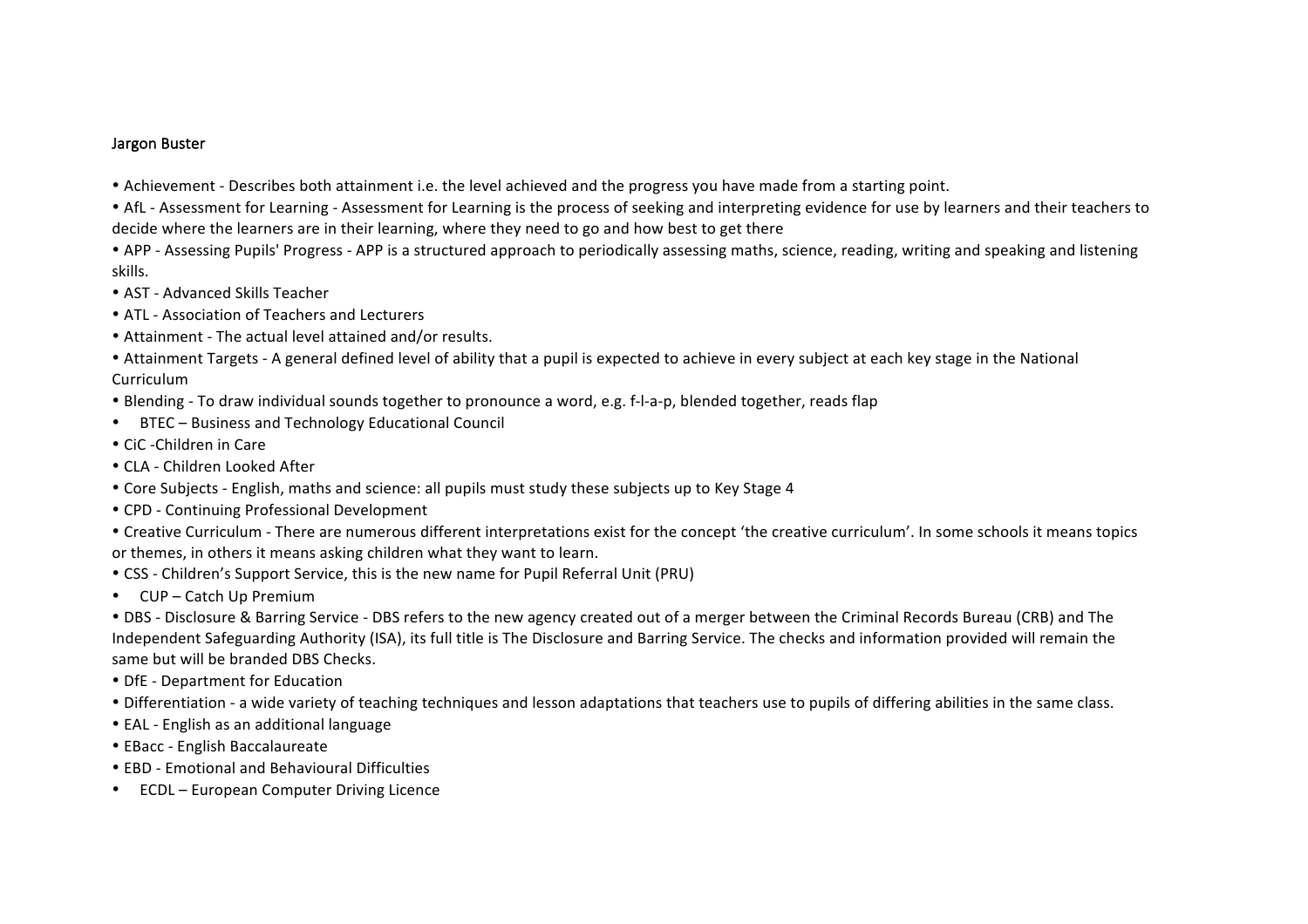• "EHC Plan - Educational Health Care Plan - An education, health and care plan is a document that says what support a child or young person who has special educational needs should have. "

• EMTAS - Ethnic Minority & Traveller Achievement Service

• ESOL - English for Speakers of Other Languages or English as a Second or Other Language - If English is not your main language you can take part in a course to help you improve your English. These courses are called ESOL.

• EWO - Education Welfare Officer

• EYFS – Early Years Foundation Stage. A framework of care and Education for children from borth to fiver years of age. This stage typically means Nursery and Reception Classes.

- FFT Fischer Family Trust
- FSM Free School Meals
- FTE Full Time Equivalent

• G & T - Gifted and Talented - Gifter are those with high ability in one or more academic subject and the talented are those with high ability in sport, music, visual or performing arts.

- GCSE General Certificate of Secondary Education
- HLTA Higher Level Teaching Assistant
- HMI Her Majesty's Inspector of Schools
- ICT Information and Communication Technology
- IEP Individual Education Plan for SEN pupils
- Inclusion Removing barriers in learning so all pupils can participate at their own level.
- INSET In-Service Education and Training Training for staff which takes place during the school year.
- ISA Independent Safeguarding Authority
- ITT Initial Teacher Training
- IWB Interactive Whiteboard
- Key Stage five age  $16-18$  (Sixth form)
- Key Stage four age 13-16 (Years 9, 10 and 11);
- Key Stage one  $-$  age 5-7 (Years 1 and 2);
- Key Stage three  $-$  age 11-13 (Years 7 and 8);
- Key Stage two age  $7-11$ (Years 3,4, 5 and 6);
- LA Local Authority
- LAA Local Area Agreement
- LAC Looked After Children
- Learning Gateway Website available to parents to help track their child's attendance, achievement, behaviour and homework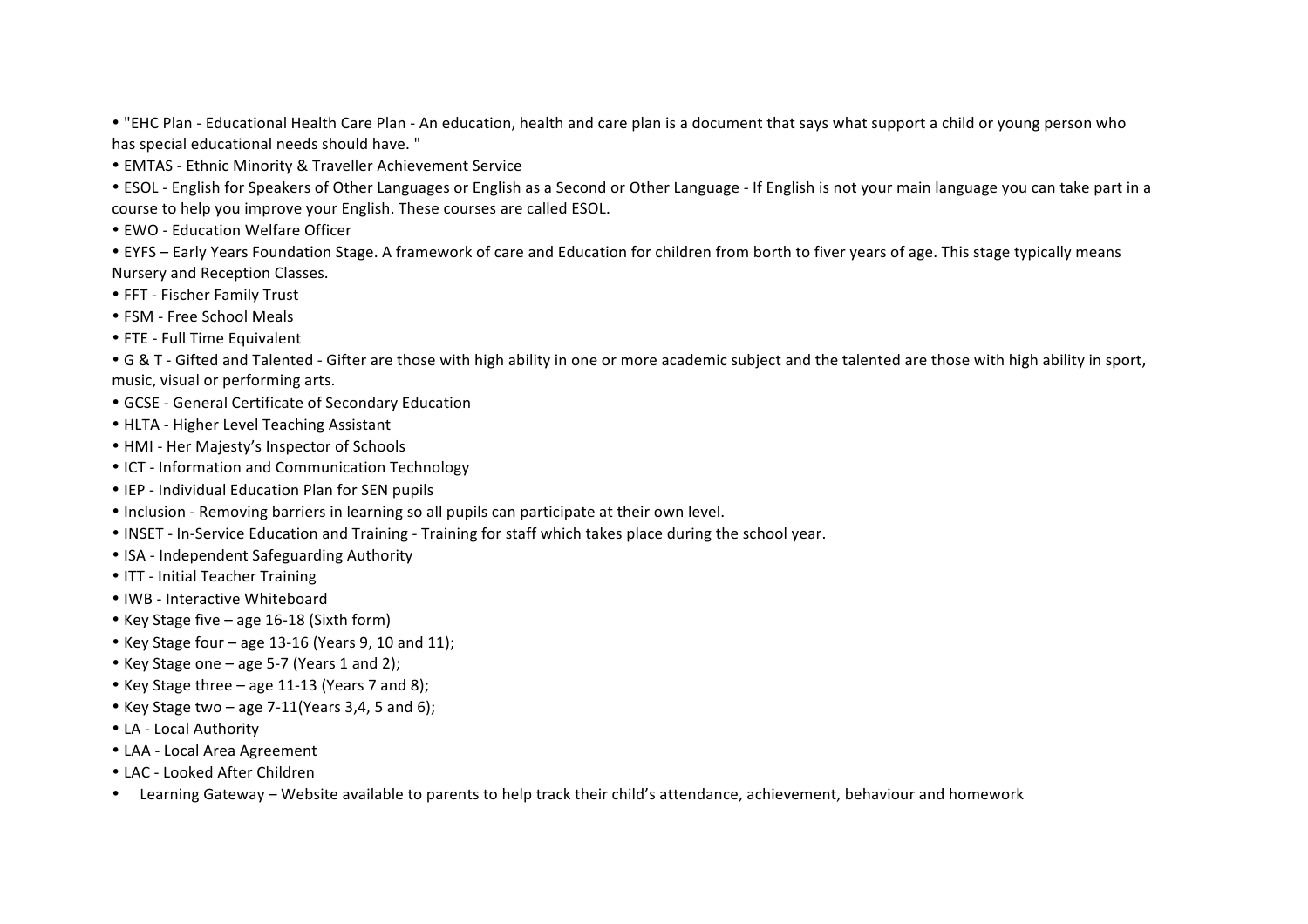- LSA Learning Support Assistant
- MLD Moderate Learning Difficulties
- More able Higher performing pupils than the majority of the class.
- NAHT National Association of Head Teachers
- NASUWT National Association of Schoolmasters/Union of Women Teachers
- NC National Curriculum
- NEET Not in Education, Employment or Training
- NGA National Governors' Association
- NLE National Leader of Education
- NOR Number on Roll
- NPQH National Professional Qualification for Headship
- NQT Newly Qualified Teacher
- NtG Narrowing the Gap
- NUT National Union of Teachers
- NVO National Vocational Qualifications
- Ofqual Office of Qualifications & Examinations Regulation
- Ofsted Office for Standards in Education
- PE Physical Education
- Performance Table Published by the DfE to compare schools' results.

• Phonics - Phonics refers to a method for teaching speakers of English to read and write their language. It involves connecting the sounds of spoken English with letters or groups of letters (e.g that the sound /k/ can be represented by c, k, ck or ch spellings) and teaching them to blend the sounds of letters together to produce approximate pronunciations of unknown words. In this way, phonics enables people to use individual sounds to construct words. For example, when taught the sounds for the letters t, p, a and s, one can build up the words "tap", "pat", "pats", "taps" and "sat."

• PP – Pupil Premium

• PPA - Planning, Preparation and Assessment time to which teachers are entitled. Progression - pupils develop academically and personally from year to year and from one key stage to the next in a way which builds on what has already been achieved."

- PRU Pupil Referral Unit
- PSHE Personal Social Health and Economic education
- PTA Parent Teacher Association
- QTS Qualified Teacher Status
- RAISE Reporting and Analysis for Improvement through School Self-Evaluation
- RE Religious Education